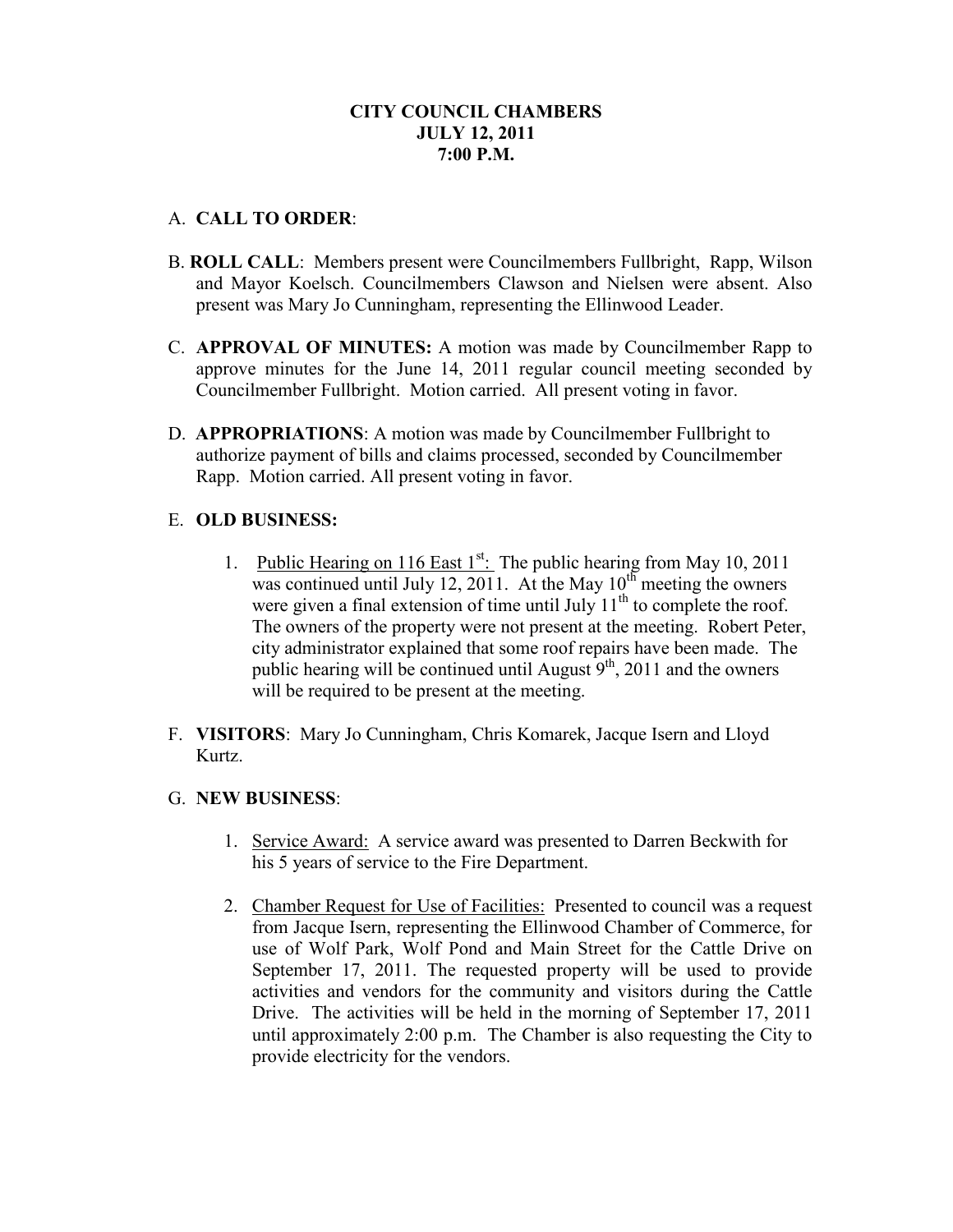## **CITY COUNCIL CHAMBERS JULY 12, 2011 7:00 P.M.**

A motion was made by Councilmember Rapp to approve the use of Wolf Park, Wolf Pond and Main Street on September 17, 2011 for the Cattle Drive. Motion seconded by Councilmember Wilson. Motion carried. All present voting in favor.

#### H. **REPORTS**:

- 1. Municipal Court Report: Presented to Council was the Municipal Court Report for June 2011.
- 2 Utilities Production Report: Presented to Council was the Utilities Production Report.
- 3. Staff Reports:
	- a) Staff reported the fireworks display on July 3rd was a huge success. He contributes part of the large turnout to the display being held on July  $3^{rd}$  instead of July  $4^{th}$ . The City received donations from area businesses and individuals in the amount of \$1,950.
	- b) Staff reported the contractors have completed the work at the sewer treatment plant and are requesting the city to review their work.
	- c) Staff reported the city staff is preparing for the After Harvest Festival. The power plant has been generating off and on dependent on the load. A water line project will begin soon in the 300 block of Pembroke. Staff reported a transmission problem with the tractor used at the compost site.
	- d) Staff inquired about a minimal financial contribution to the City of Reading, to aid in their tornado recovery. The general consensus of the council was to approve the contribution.
	- e) Staff invited council to a Kansas Power Pool regional meeting which will be held on July 21, 2011 at 7:00 pm. Items on the agenda include discussion of the requirement for catalytic converters on the power plant engines and the possible purchase of an interest in a natural gas electric generation plant in Missouri.
	- f) Staff reported that Tom Starnes has been hired for seasonal mowing, and Chantz and Cole Clawson have been hired as seasonal help to assist with various water and electrical projects.